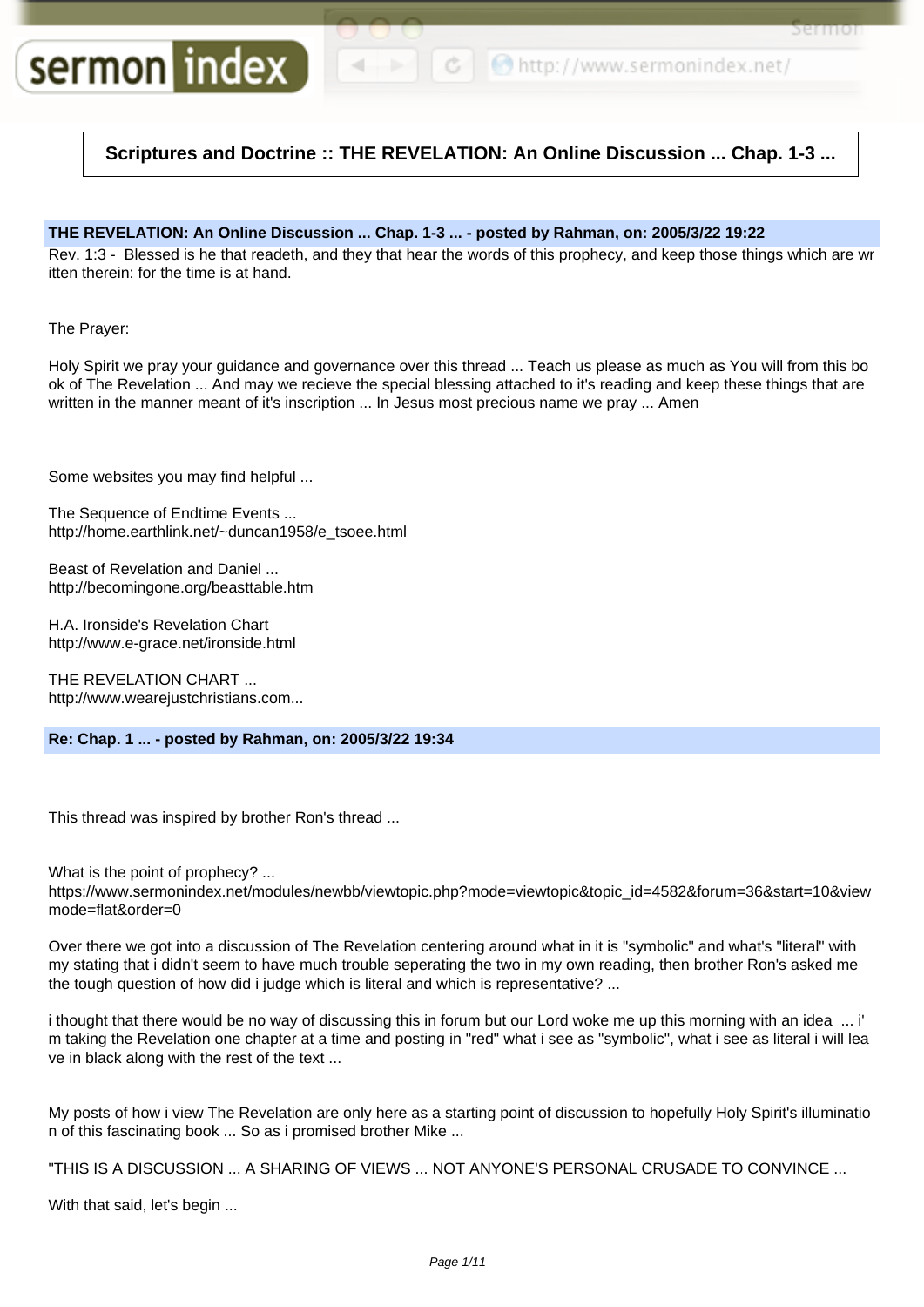WHAT ARE YOUR THOUGHTS ON? ...

Rev.1:

The Revelation of Jesus Christ, which God gave unto him, to shew unto his servants things which must shortly come to pass; and he sent and signified it by his angel unto his servant John:

Who bare record of the word of God, and of the testimony of Jesus Christ, and of all things that he saw.

Blessed is he that readeth, and they that hear the words of this prophecy, and keep those things which are written there in: for the time is at hand.

John to the seven churches which are in Asia: Grace be unto you, and peace, from him which is, and which was, and w hich is to come; and from the seven Spirits which are before his throne; And from Jesus Christ, who is the faithful witnes s, and the first begotten of the dead, and the prince of the kings of the earth. Unto him that loved us, and washed us fro m our sins in his own blood,

And hath made us kings and priests unto God and his Father; to him be glory and dominion for ever and ever. Amen.

Behold, he cometh with clouds; and every eye shall see him, and they also which pierced him: and all kindreds of the e arth shall wail because of him. Even so, Amen.

I am Alpha and Omega, the beginning and the ending, saith the Lord, which is, and which was, and which is to come, th e Almighty.

I John, who also am your brother, and companion in tribulation, and in the kingdom and patience of Jesus Christ, was in the isle that is called Patmos, for the word of God, and for the testimony of Jesus Christ.

I was in the Spirit on the Lord's day, and heard behind me a great voice, as of a trumpet,

Saying, I am Alpha and Omega, the first and the last: and, What thou seest, write in a book, and send it unto the seven churches which are in Asia; unto Ephesus, and unto Smyrna, and unto Pergamos, and unto Thyatira, and unto Sardis, a nd unto Philadelphia, and unto Laodicea.

And I turned to see the voice that spake with me. And being turned, I saw seven golden candlesticks;

And in the midst of the seven candlesticks one like unto the Son of man, clothed with a garment down to the foot, and gi rt about the paps with a golden girdle.

His head and his hairs were white like wool, as white as snow; and his eyes were as a flame of fire;

And his feet like unto fine brass, as if they burned in a furnace; and his voice as the sound of many waters.

And he had in his right hand seven stars: and out of his mouth went a sharp two edged sword: and his countenance wa s as the sun shineth in his strength.

And when I saw him, I fell at his feet as dead. And he laid his right hand upon me, saying unto me, Fear not; I am the fir st and the last:

I am he that liveth, and was dead; and, behold, I am alive for evermore, Amen; and have the keys of hell and of death.

Write the things which thou hast seen, and the things which are, and the things which shall be hereafter;

The mystery of the seven stars which thou sawest in my right hand, and the seven golden candlesticks. The seven star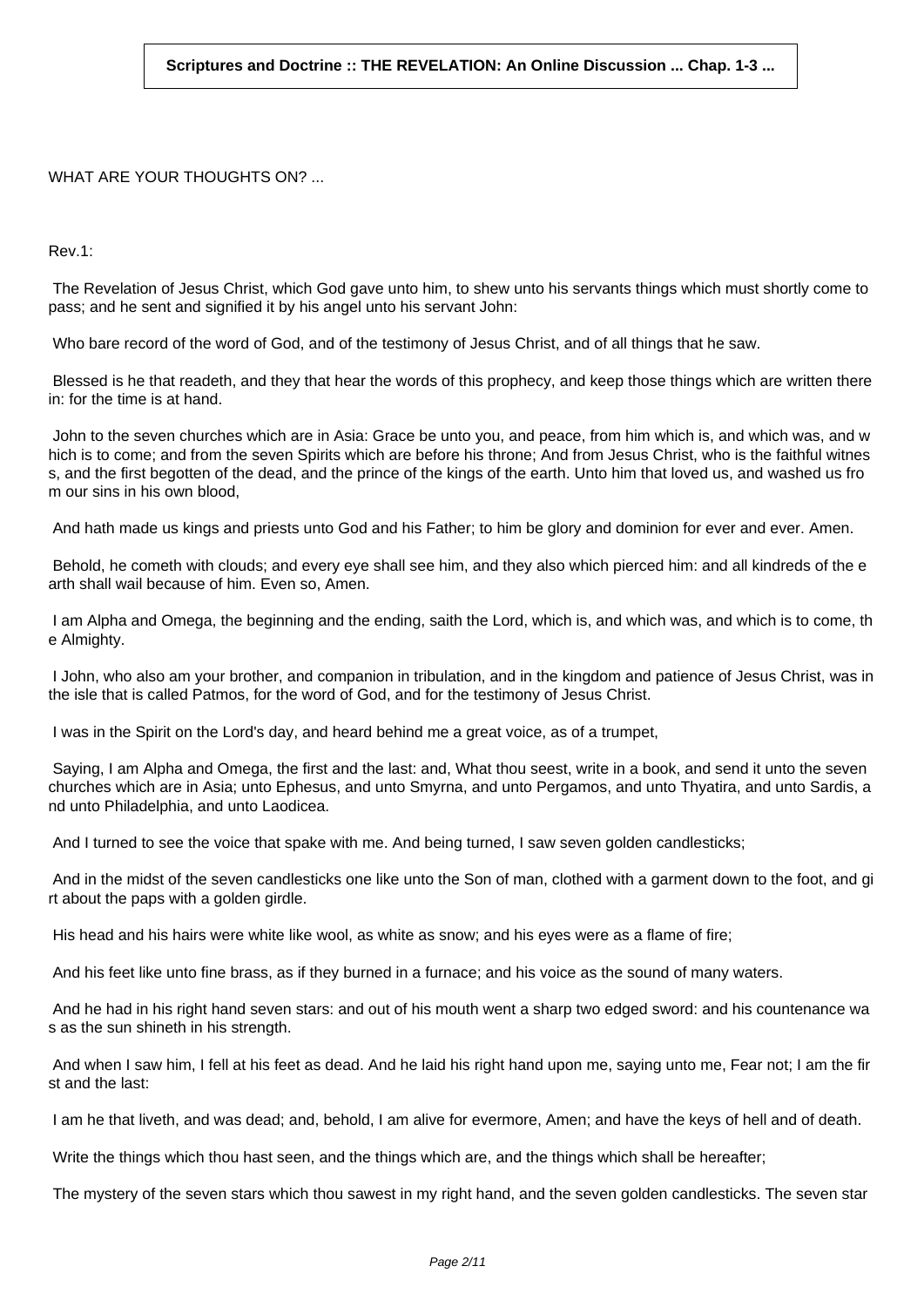s are the angels of the seven churches: and the seven candlesticks which thou sawest are the seven churches.

My thoughts:

This is one of those good chapters where God uses symbols, then tells us just what those symbols mean in verse 20 ...

The most fascinating thing i find in Chapter 1:1 is this statement: The Revelation of Jesus Christ, which God (The Father ) gave unto Him, to shew unto his servants ... i've heard some refer to The Revelation and Christ's final love letter to His Bride to comfort us during His long physical absence ... but i find it interesting that if that is the case it's our Father that di ctated it? ... i love the interworkings of the Godhead ...

The seven Spirits which are before his throne:

This is one that some researchers have wondered if its in reference to the seven archangels, but further venturing into R evelation chapters 4-6 seems to indicate that this is in reference to God the Holy Spirit ... Even tho we know that Holy Sp irit is one in Himself the questions that come to mind are: Is this a symbolism of His being the divied out representative i n heaven of all seven pastors/churches before the throne of God, much in the same way that each and every saint is ind wealt by the self same Spirit of God? ... Or could it represent seven seperate attribute of the one Holy Spirit that we may not be privy to? ... rev. 3/23/05

Do all agree that the symbolisms in this first chapter are as verse 20 say they are?

#### **Re: Chap. 2 ... - posted by Rahman, on: 2005/3/22 19:49**

Unto the angel of the church of Ephesus write; These things saith he that holdeth the seven stars in his right hand, who walketh in the midst of the seven golden candlesticks;

I know thy works, and thy labour, and thy patience, and how thou canst not bear them which are evil: and thou hast trie d them which say they are apostles, and are not, and hast found them liars:

And hast borne, and hast patience, and for my name's sake hast laboured, and hast not fainted.

Nevertheless I have somewhat against thee, because thou hast left thy first love.

Remember therefore from whence thou art fallen, and repent, and do the first works; or else I will come unto thee quickl y, and will remove thy

candlestick out of his place, except thou repent.

But this thou hast, that thou hatest the deeds of the Nicolaitans, which I also hate.

He that hath an ear, let him hear what the Spirit saith unto the churches; To him that overcometh will I give to eat of the tree of life, which is in the midst of the paradise of God.

And unto the angel of the church in Smyrna write; These things saith the first and the last, which was dead, and is alive;

I know thy works, and tribulation, and poverty, (but thou art rich) and I know the blasphemy of them which say they are Jews, and are not, but are the synagogue of Satan.

Fear none of those things which thou shalt suffer: behold, the devil shall cast some of you into prison, that ye may be tri ed; and ye shall have tribulation ten days: be thou faithful unto death, and I will give thee a crown of life.

He that hath an ear, let him hear what the Spirit saith unto the churches; He that overcometh shall not be hurt of the sec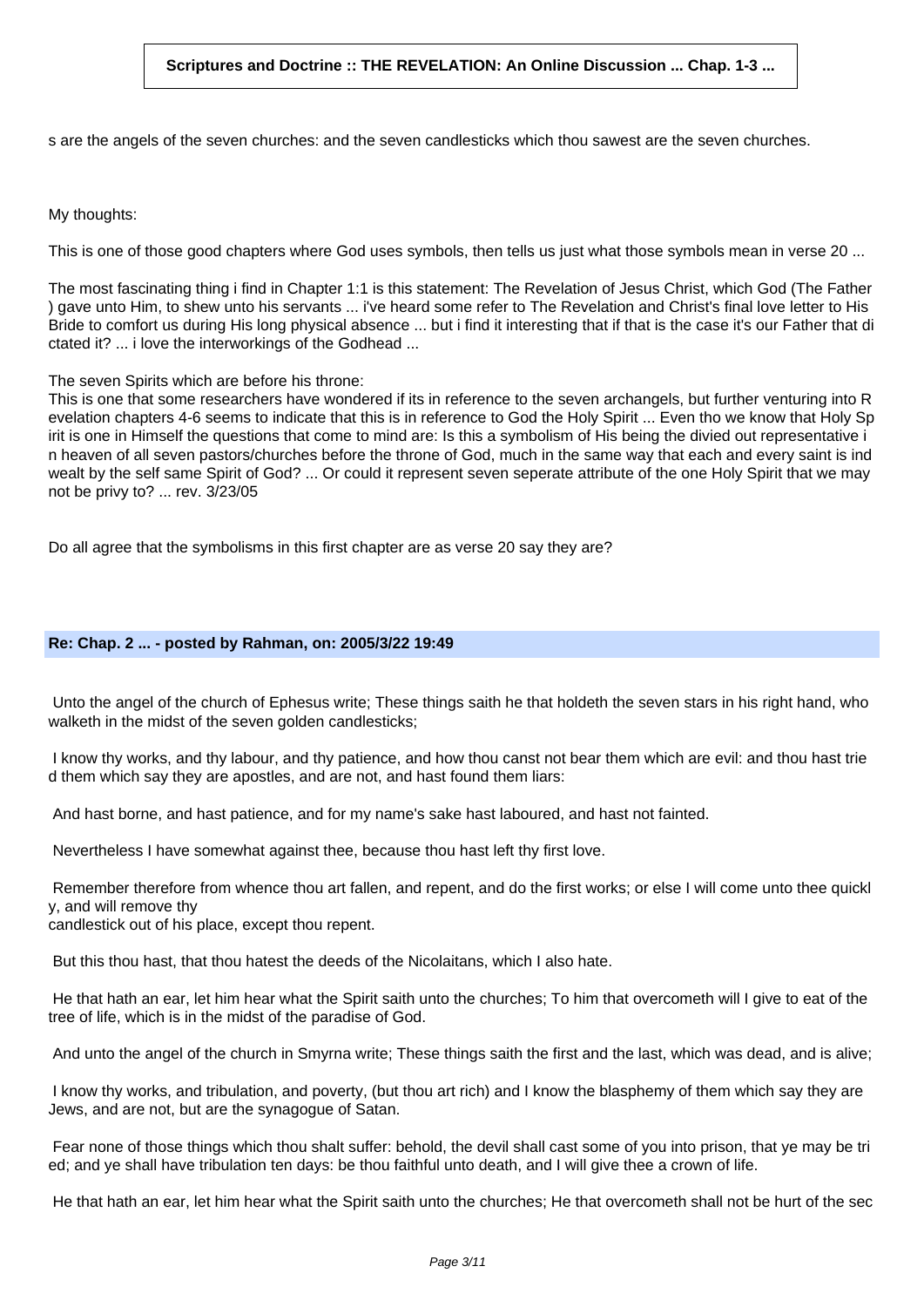ond death.

And to the angel of the church in Pergamos write; These things saith he which hath the sharp sword with two edges; I k now thy works, and where thou dwellest, even where Satan's seat is: and thou holdest fast my name, and hast not denie d my faith, even in those days wherein Antipas was my faithful martyr, who was slain among you, where Satan dwelleth.

But I have a few things against thee, because thou hast there them that hold the doctrine of Balaam, who taught Balac t o cast a stumblingblock before the children of Israel, to eat things sacrificed unto idols, and to commit fornication.

So hast thou also them that hold the doctrine of the Nicolaitans, which thing I hate.

Repent; or else I will come unto thee quickly, and will fight against them with the sword of my mouth.

He that hath an ear, let him hear what the Spirit saith unto the churches; To him that overcometh will I give to eat of the hidden manna, and will give him a white stone, and in the stone a new name written, which no man knoweth saving he t hat receiveth it.

And unto the angel of the church in Thyatira write; These things saith the Son of God, who hath his eyes like unto a fla me of fire, and his feet are like fine brass;

I know thy works, and charity, and service, and faith, and thy patience, and thy works; and the last to be more than the fi rst.

Notwithstanding I have a few things against thee, because thou sufferest that woman Jezebel, which calleth herself a pr ophetess, to teach and to seduce my servants to commit fornication, and to eat things sacrificed unto idols.

And I gave her space to repent of her fornication; and she repented not.

Behold, I will cast her into a bed, and them that commit adultery with her into great tribulation, except they repent of thei r deeds.

And I will kill her children with death; and all the churches shall know that I am he which searcheth the reins and hearts: and I will give unto every one of you according to your works.

But unto you I say, and unto the rest in Thyatira, as many as have not this doctrine, and which have not known the dept hs of Satan, as they speak; I will put upon you none other burden.

But that which ye have already hold fast till I come.

And he that overcometh, and keepeth my works unto the end, to him will I give power over the nations:

And he shall rule them with a rod of iron; as the vessels of a potter shall they be broken to shivers: even as I received of my Father.

And I will give him the morning star.

He that hath an ear, let him hear what the Spirit saith unto the churches.

#### My thoughts:

- sharp sword with two edges , the sword of my mouth = i see this as a symbolism for the effect of His Word much the sa me as the scripture which states ... Heb.4:12 - For the word of God is quick, and powerful, and sharper than any twoedg ed sword, piercing even to the dividing asunder of soul and spirit, and of the joints and marrow, and is a discerner of the thoughts and intents of the heart ...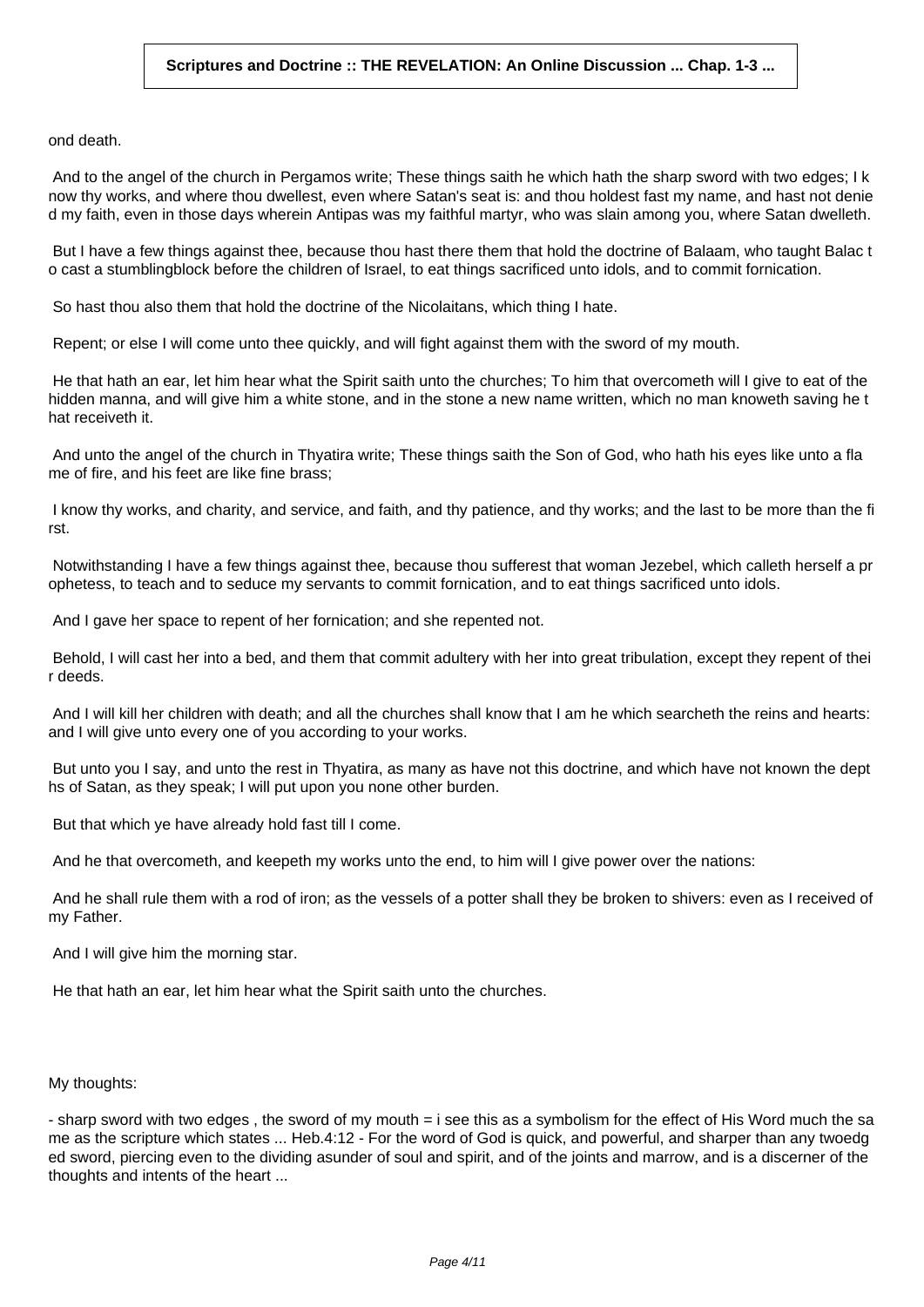It's funny that while the sharp sword jumps off the page to me as symbolism, Christ's physical apperance, and His being in garb settles in my spirit as perfectly literal ... i have no problem literally seeing myself in a glorified body, clothed in a w hite robe with a crown on my head ...

- a rod of iron = i see as a symbolism of strict rule ...

- the morning star = i don't have a clear reference to what Jesus means by this ... i know that He is refered to as "the mo rning star" ... Could it be a reference to Him giving us Himself? ... i haven't a clue on this one ...

#### **Re: Chap. 3 ... - posted by Rahman, on: 2005/3/22 19:58**

And unto the angel of the church in Sardis write; These things saith he that hath the seven Spirits of God, and the seve n stars; I know thy works, that thou hast a name that thou livest, and art dead.

Be watchful, and strengthen the things which remain, that are ready to die: for I have not found thy works perfect before God.

Remember therefore how thou hast received and heard, and hold fast, and repent. If therefore thou shalt not watch, I wi ll come on thee as a thief, and thou shalt not know what hour I will come upon thee.

Thou hast a few names even in Sardis which have not defiled their garments; and they shall walk with me in white: for t hey are worthy.

He that overcometh, the same shall be clothed in white raiment; and I will not blot out his name out of the book of life, b ut I will confess his name before my Father, and before his angels.

He that hath an ear, let him hear what the Spirit saith unto the churches.

And to the angel of the church in Philadelphia write; These things saith he that is holy, he that is true, he that hath the k ey of David, he that openeth, and no man shutteth; and shutteth, and no man openeth;

I know thy works: behold, I have set before thee an open door, and no man can shut it: for thou hast a little strength, an d hast kept my word, and hast not denied my name.

Behold, I will make them of the synagogue of Satan, which say they are Jews, and are not, but do lie; behold, I will mak e them to come and worship before thy feet, and to know that I have loved thee.

Because thou hast kept the word of my patience, I also will keep thee from the hour of temptation, which shall come up on all the world, to try them that dwell upon the earth.

Behold, I come quickly: hold that fast which thou hast, that no man take thy crown.

Him that overcometh will I make a pillar in the temple of my God, and he shall go no more out: and I will write upon him the name of my God, and the name of the city of my God, which is new Jerusalem, which cometh down out of heaven fr om my God: and I will write upon him my new name.

He that hath an ear, let him hear what the Spirit saith unto the churches.

And unto the angel of the church of the Laodiceans write; These things saith the Amen, the faithful and true witness, the beginning of the creation of God;

I know thy works, that thou art neither cold nor hot: I would thou wert cold or hot.

So then because thou art lukewarm, and neither cold nor hot, I will spue thee out of my mouth.

Because thou sayest, I am rich, and increased with goods, and have need of nothing; and knowest not that thou art wre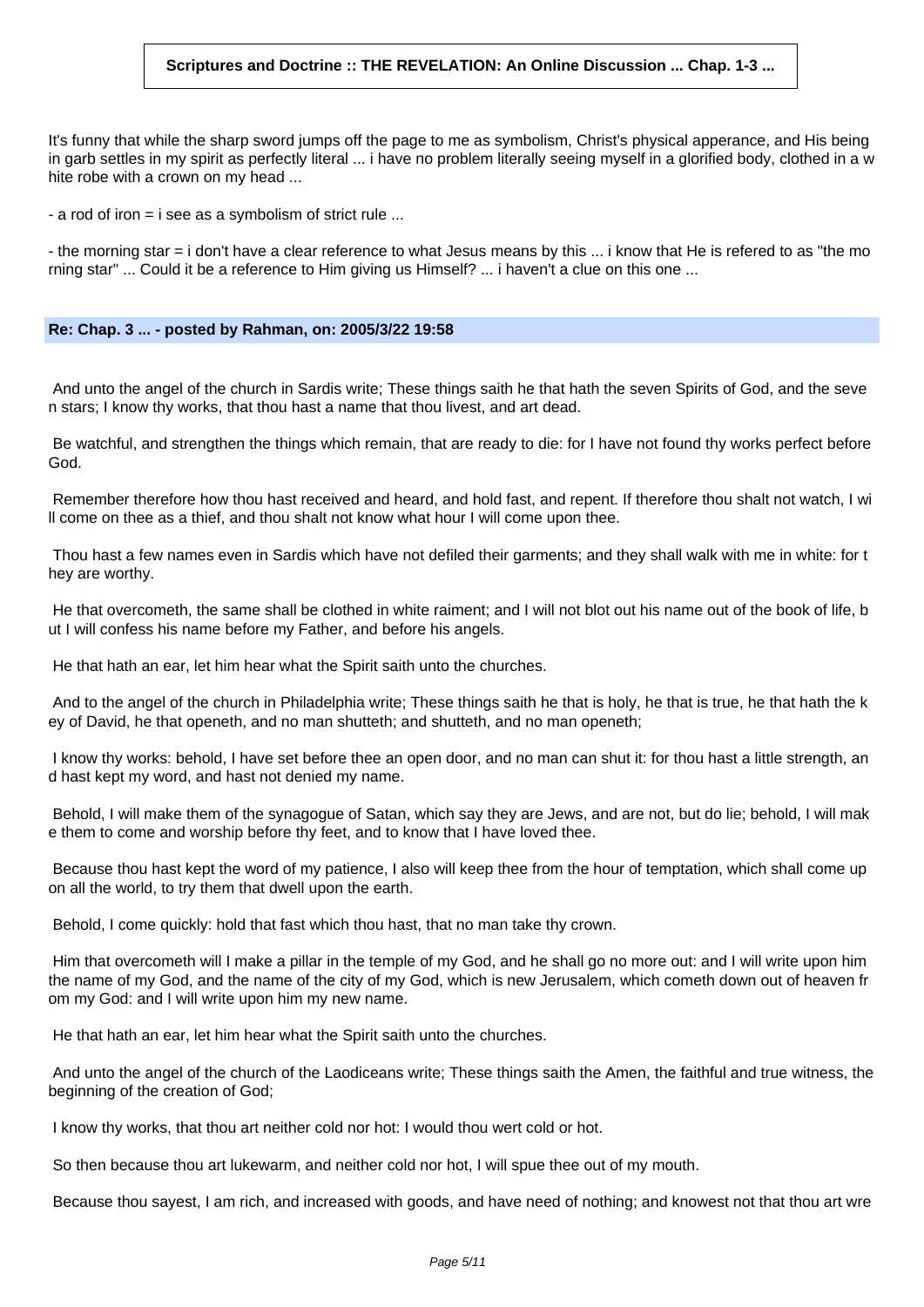tched, and miserable, and poor, and blind, and naked:

I counsel thee to buy of me gold tried in the fire, that thou mayest be rich; and white raiment, that thou mayest be clothe d, and that the shame of thy nakedness do not appear; and anoint thine eyes with eyesalve, that thou mayest see. As many as I love, I rebuke and chasten: be zealous therefore, and repent.

Behold, I stand at the door, and knock: if any man hear my voice, and open the door, I will come in to him, and will sup with him, and he with me.

To him that overcometh will I grant to sit with me in my throne, even as I also overcame, and am set down with my Fath er in his throne.

He that hath an ear, let him hear what the Spirit saith unto the churches.

My thoughts:

set before thee an open door =

This is part of a word that i took to my pastor in regards our congregation and so i see the church of Philadelphia (or this type church) as having a blessing before it that it can't even see, and so has no outward signs of appreciation for ... An " open door by God" is a special supernatural priviledge, favor to be more precise, to that church being one evangelizing d ynamo, and if they'd just turn their full attention to His worship and praise, presenting themselves as living sacrifices, the re is nothing to great for God that they couldn't accomplish ...That's exactly the full potential of my assembly ... But this is the type church that when it begins to slip on even holding fast to what it's already gained, can begin to slip into pride an d rest on their laurels, and so finding themselves drifting toward the sins of Laodicea ...

make a pillar in the temple of my God = i don't see this as literal but more symbolic of the meaning when one is a pillar o f their community ...

Verse 18 = i think these symbolisms are pretty self explanatory ...

I stand at the door, and knock  $=$  i think we all know what this is symbolic of ...

I will come in to him, and will sup with him = This to me is symbolic of a friendly, jotous, communicative intimacy ...

#### **Re: - posted by Jimm (), on: 2005/3/23 15:57**

I'm with you so far :-)

**Re: - posted by Rahman, on: 2005/3/23 20:35**

Praise the Lord for you brother James ... It's always good to have company on a long journey ... :-D

Man, after all this time i'm finally getting the hang of this! ... :-P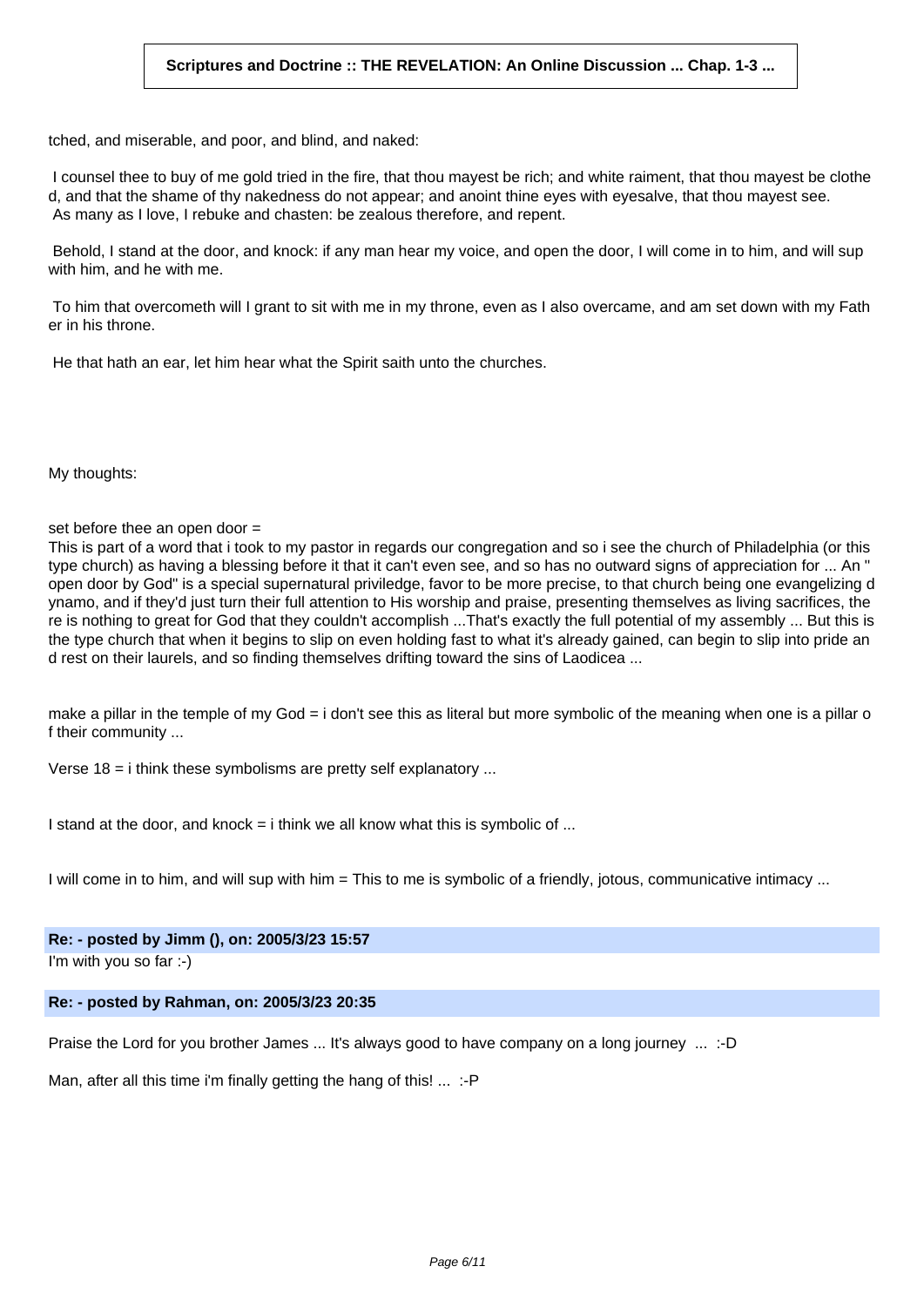# **Re: THE REVELATION: An Online Discussion ... Chap. 1-3 ... - posted by Rahman, on: 2005/3/23 20:44**

This is a good thing that our Lord has picked me up again towards His Revelation, for it's been a while since i've revisite d ...

i'm listening to a tedious series thru the book, and this is something that stuck out in my listening ...

The brother states that The Revelation came at a time of darkness and despair amongst the early Christian Church ... Al l of the original Disciples of Christ, except for John (whom i believe was the recipient altho others question this) were ma rtyred, and John himself was in prison on Patmos ... Apparently it was a time of dire persecution of the saints, and the R evelation came to them as a soothing balm to bolster their flagging faith and was recieved as such by many ... The broth er also stated that those early saints being closer to many ancient symbolisms used in the book readily understood thing s that require research by we modern day saints over this long expanse of time ... But also that we modern day saints ar e now capable of recognizing some things some 1900 years later that the early saints couldn't even begin to fathom ... B ut the major difference between them and us ... they read the book ... we don't ...

This has made me wonder why the modern church doesn't percieve the Revelation as it is meant? ...

- Why are we so afraid, if not totally turned off, of the book? ...

- Could it be that this book can only be appreciated for it's victorious conclusion by saints under fiery persecution? ...

- Have we become to self assured as the modern church as to completely dismiss it's admonition of reading and it's insri ption of blessing? ... i know for a fact that many pre-tribber's dismiss their reading of The Revelation for just such a reaso n as they feel they wont be here for the Tribs so why bother with such a pre judged enigma ... But i see no where in The Revelation a clause that excuses us from it's reading based on where we place our faith in the occurence of the rapture . ..

If The Revelation was such a comfort by emphasizing such a mightiness of victory in God to a Church back then who m ust have been feeling a little lonely, depressed and unsure of it's present, let alone it's future, wouldn't it stand to reason that it's deep study would be a tonic for todays "depressed" church? ... Lots of saints in America on anti-depressants ... Why?

Hmmmm the things i wonder ...

The brother also brings out that the book was written to bolster an already sagging, and in some cases just down right fa llen churches back then in Asia MInor, but is to also serve every church since to present as our measuring rods of judgin g if we're living up to Christ's standards or falling way short (Rev. chap. 2 & 3) ... It's truly amazing how God's use of the prophetic covers then and now His divine purpose ... What an awesome God we serve!

#### **Re: - posted by Jimm (), on: 2005/3/24 8:46**

Quote:

----------- Have we become to self assured as the modern church as to completely dismiss it's admonition of reading and it's insription of bles sing? -------------------------

Self-assurance is preached and practiced indirectly. How subtle are the powers of darkness. Our Lord never spoke of Hi mself even when He was tempted by the devil.

James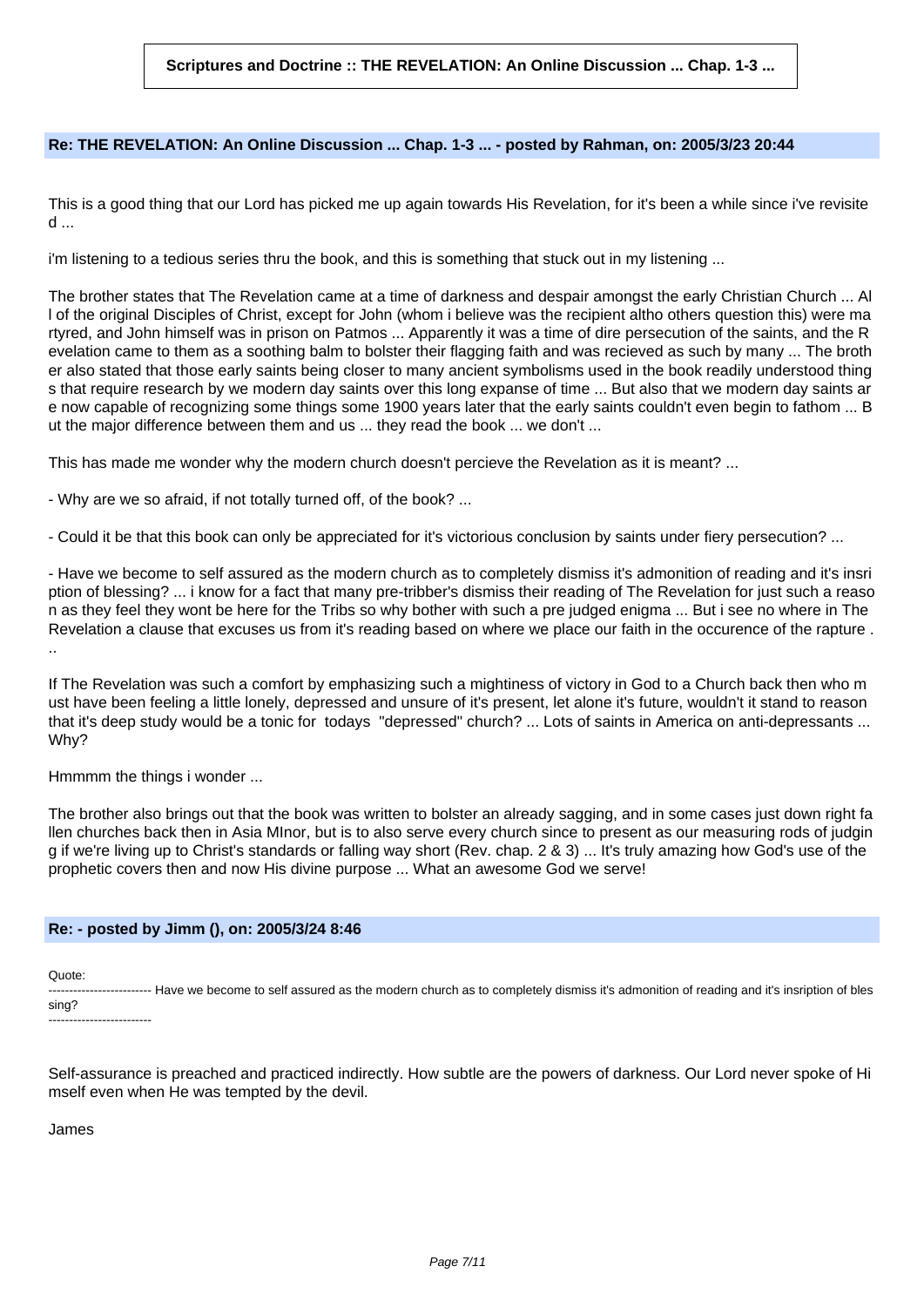#### **Re: - posted by Jimm (), on: 2005/3/27 21:51**

#### Quote:

---------- The seven Spirits which are before his throne:

This is one that some researchers have wondered if its in reference to the seven archangels, but further venturing into Revelation chapters 4-6 seems to indicate that this is in reference to God the Holy Spirit ... Even tho we know that Holy Spirit is one in Himself the questions that come to mind are: Is this a symbolism of His being the divied out representative in heaven of all seven pastors/churches before the throne of God, much in the same way th at each and every saint is indwealt by the self same Spirit of God? ... Or could it represent seven seperate attribute of the one Holy Spirit that we may not be privy to? Â… -------------------------

This is a difficult one bro. There is a passage which brought about similar curiosity in me.

1 Kings 22:19 And he said, Hear thou therefore the word of the LORD: I saw the LORD sitting on his throne, and all the host of heaven standing by him on his right hand and on his left. 20 And the LORD said, Who shall persuade Ahab, that he may go up and fall at Ramothgilead? And one said on this manner, and another said on that manner. 21 And there c ame forth a spirit, and stood before the LORD, and said, I will persuade him. 22 And the LORD said unto him, Wherewit h? And he said, I will go forth, and I will be a lying spirit in the mouth of all his prophets. And he said, Thou shalt persuad e him, and prevail also: go forth, and do so. 23 Now therefore, behold, the LORD hath put a lying spirit in the mouth of al l these thy prophets, and the LORD hath spoken evil concerning thee.

This to me is as profound as the fact of the seven angles who are in the hand of our Lord; for who hath known the mind of the Lord? or who hath been his counsellor?

#### **Re: - posted by grasshopper (), on: 2005/3/27 23:29**

This is a great discussion/study and it is a shame it is not studied more. I myself see this book, The Revelation, as a boo k of hope, not destruction. Anne Graham Lotz wrote a book a few years ago based on the Revelation, called A Vision of His Glory. Very good book and it has placed in my heart a desire to be open to new things of God until I am a very old m an(still lots of time).

The question was raised re: the seven spirits. Could this be a reference to the seven-fold ministry of the Holy Spirit? Ta ke a look at Isaiah 11:2 and let me know what you think. In Christ Alone,

**Dave** 

**Re: THE REVELATION: An Online Discussion ... Chap. 1-3 ... - posted by Rahman, on: 2005/3/30 11:07**

Brother Jimm ...

In reference to what you've posted click on the link below and read the entire commentary on 1 Kings 22 ...

Matthew Henry Commentary on the Whole Bible: FIRST KINGS CHAP. XXII. http://www.apostolic-churches.net/bible/mhc/MHC11022.HTM

(v. 19, 20) - And he said. Hear thou therefore the word of the LORD: I saw the LORD sitting on his throne, and all the host of heaven standing by him on his right hand and on his left. And the LORD said, Who shall persuade A hab, that he may go up and fall at Ramothgilead? And one said on this manner, and another said on that manne **r.**

Micaiah informed the king how it was that all his prophets encouraged him to proceed, that God permitted Satan by the m to deceive him into his ruin, and he by vision knew of it; it was represented to him, and he represented it to Ahab, that the God of heaven had determined he should fall at Ramoth-Gilead ... that the favour he had wickedly shown to Ben-had ad might be punished by him and his Syrians, and that he being in some doubt whether he should go to Ramoth-Gilead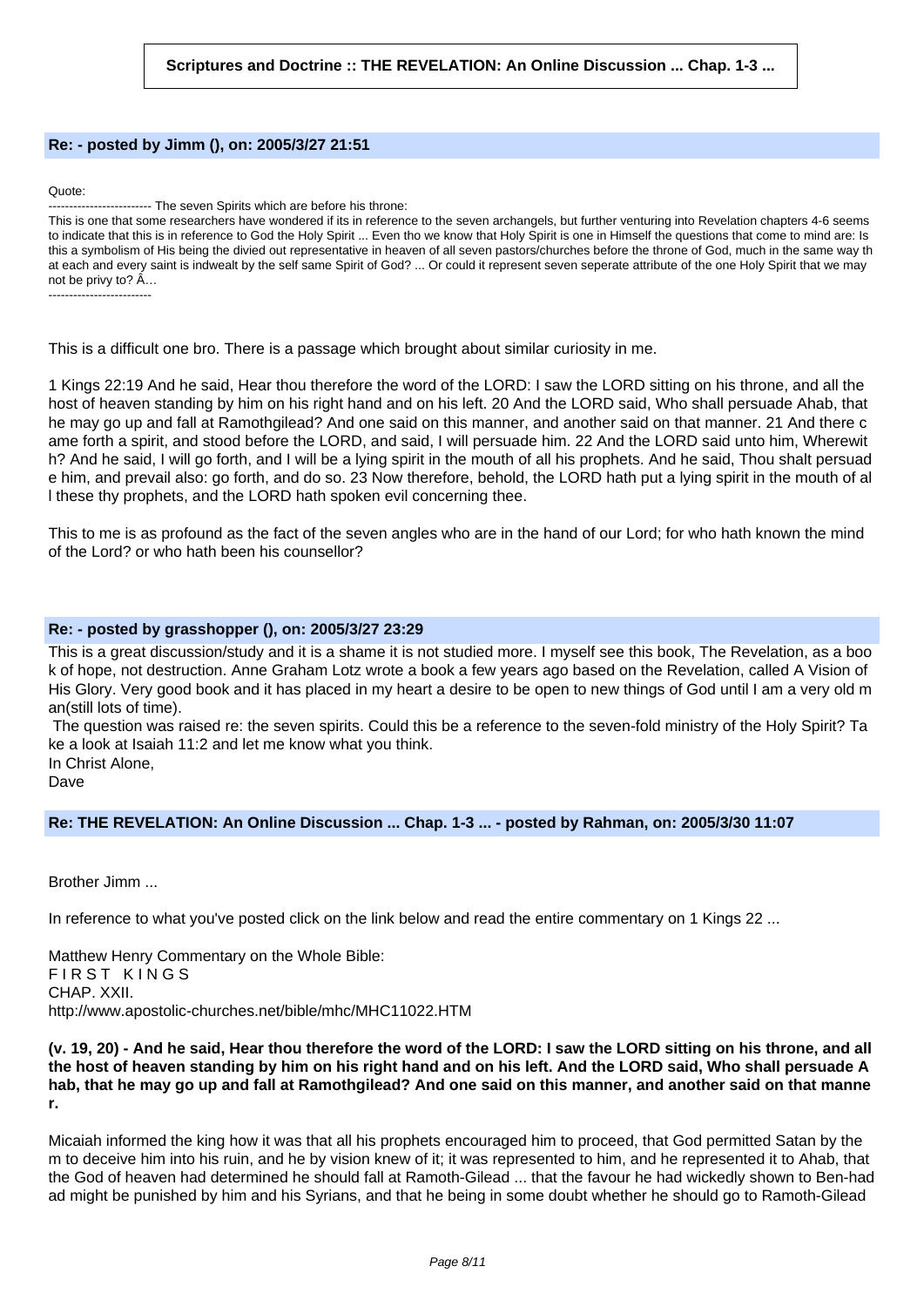or no, and resolving to be advised by his prophets, they should persuade him to it and prevail ...

## (v. 21, 22) - And there came forth a spirit, and stood before the LORD, and said, I will persuade him. And the LO RD said unto him, Wherewith? And he said, I will go forth, and I will be a lying spirit in the mouth of all his proph **ets. And he said, Thou shalt persuade him, and prevail also: go forth, and do so.**

... and hence it was that they encouraged him with so much assurance ... (((This is my own personal thought but the lyin g spirit before the throne of God i think to be satan since he is the only lying spirit allowed before His throne ... When we read the scripture we find that Micaiah spoke the same lie to Ahab but in such a sarcastic way as to let Ahab know that it was far from the truth ))) ...

# (v. 23) - Now therefore, behold, the LORD hath put a lying spirit in the mouth of all these thy prophets, and the L **ORD hath spoken evil concerning thee.**

... it was a lie from the father of lies, but by divine permission. This matter is here represented after the manner of men. We are not to imagine that God is ever put upon new counsels, or is ever at a loss for means whereby to effect his purp oses, nor that he needs to consult with angels, or any creature, about the methods he should take, nor that he is the aut hor of sin or the cause of any man's either telling or believing a lie; but, besides what was intended by this with reference to Ahab himself, it is to teach us ...

(1.) That God is a great king above all kings, and has a throne above all the thrones of earthly princes. "You have your t hrones," said Micaiah to these two kings, "and you think you may do what you will, and we must all say as you would ha ve us; but I saw the Lord sitting upon his throne, and every man's judgment proceeding from him, and therefore I must s ay as he says; he is not a man, as you are."

(2.) That he is continually attended and served by an innumerable company of angels, those heavenly hosts, who stand by him, ready to go where he sends them and to do what he bids them, messengers of mercy on his right hand, of wrath on his left hand.

(3.) That he not only takes cognizance of, but presides over, all the affairs of this lower world, and overrules them accord ing to the counsel of his own will. The rise and fall of princes, the issues of war, and all the great affairs of state, which ar e the subject of the consultations of wise and great men, are no more above God's direction than the meanest concerns of the poorest cottages are below his notice.

(4.) That God has many ways of bringing about his own counsels, particularly concerning the fall of sinners when they ar e ripe for ruin; he can do it either in this manner or in that manner.

(5.) That there are malicious and lying spirits which go about continually seeking to devour, and, in order to that, seeking to deceive, and especially to put lies into the mouths of prophets, by them to entice many to their destruction.

(6.) It is not without the divine permission that the devil deceives men, and even thereby God serves his own purposes. With him are strength and wisdom, the deceived and the deceivers are his, Job xii, 16. When he pleases, for the punish ment of those who receive not the truth in the love of it, he not only lets Satan loose to deceive them (Rev. xx. 7, 8), but gives men up to strong delusions to believe him, 2 Thess. ii. 11, 12.

(7.) Those are manifestly marked for ruin that are thus given up. God has certainly spoken evil concerning those whom h e had given up to be imposed upon by lying prophets. Thus Micaiah gave Ahab fair warning, not only of the danger of pr oceeding in this war, but of the danger of believing those that encouraged him to proceed. Thus we are warned to bewar e of false prophets, and to try the spirits; the lying spirit never deceives so fatally as in the mouth of prophets.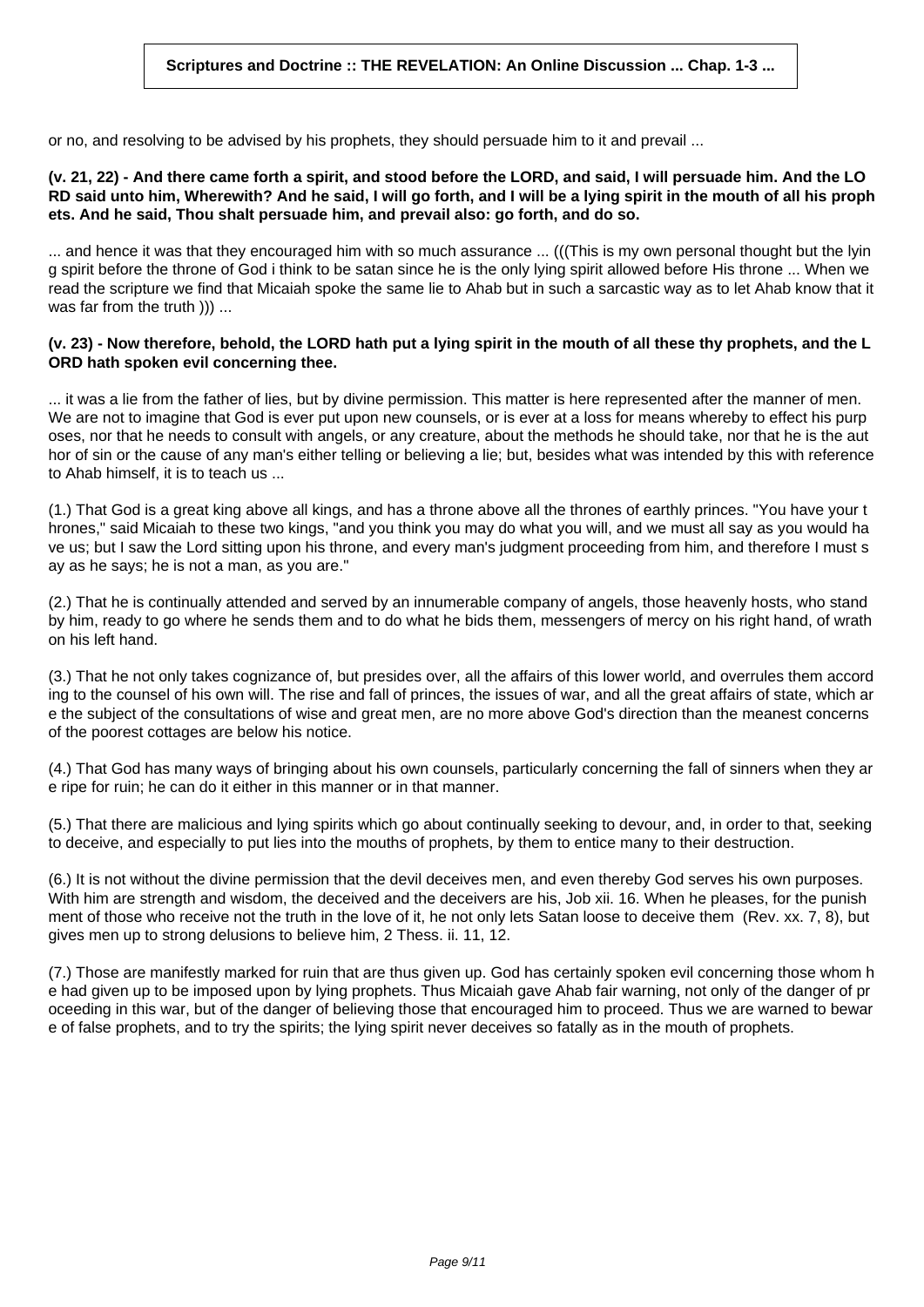**Re: THE REVELATION: An Online Discussion ... Chap. 1-3 ... - posted by Rahman, on: 2005/3/30 11:28**

Brother Dave you wrote;

"I myself see this book, The Revelation, as a book of hope, not destruction".

i see it as both ... Hope for me (and all my fellow saints) ... And total destruction to everthing else that is not found in God's favor ... i find The Revelation a great opening salvo towards witnessing to folk enamoured by such sagas as "The Lord of the Rings", "Star Wars" and "The Matrix" ... i begin by telling them, "The last book of the Bible puts such story lines to shame, and unlike them it's true"! ... Once Holy Spirit has a type of unbeliever capable of being hooked by The Revelation that person can be dragged all the way back to Genesis, then on to the Gospels, wide eyed at the correlation ... And even tho such a person might not be ready to recieve Christ right then, a seed has been planted that over time may be just what Holy Spirit ordered to the bringing of that one in somewhere down the pike ...

You continued;

"re: the seven spirits. Could this be a reference to the seven-fold ministry of the Holy Spirit? Take a look at Isaiah 11:2 and let me know what you think".

Praise God! ...

Isa.11

And the spirit of the LORD shall rest upon him, the spirit of wisdom and understanding, the spirit of counsel and might, t he spirit of knowledge and of the fear of the LORD.

i remember a sermon i heard some time back where the pastor was giving a rundown on the meaning of "numbers" in sc ripture like for "emphasis God stresses things in threes" John 21:15-17 ... "that 10 represents human/earthly completene ss" Rev. 2:10 ... "40 represents cleansing" Gen. 7:12 ... And that "7 represents Godly,spiritual completness" which the R evelation is full of ... 7 angels/pastors ... 7 lampstands/churches ... Christ having 7 eyes ... God's wrath being poured out to His completion via 7 trumpets, vials and bowls ... So i have come to believe the seven Spirits of God to denote the co mpletion of the one Holy Spirit in His 7 most important functions for the Father via His Word ...

You might find these two websites interesting in this regard ...

http://www.eadshome.com/sevenspirits.htm http://www.reaping-rewards.com/spirits.html

His grace and perfect peace to you brother Dave!

Br. R

#### **Re: CHURCH 1 - EPHESUS ... - posted by Rahman, on: 2005/4/1 13:57**

Images of Ephesus http://www.imagesoftheworld.org/Ephesus/Ephesus.html

(Revelation) The Church At Ephesus by Willie Mullan Revelation 2:1-7 ... https://www.sermonindex.net/modules/mydownloads/singlefile.php?lid=6850

The Candlestick - Ephesus by Carter Conlon Revelation 1:4,Isaiah 6:1-6,Psalm 119:97